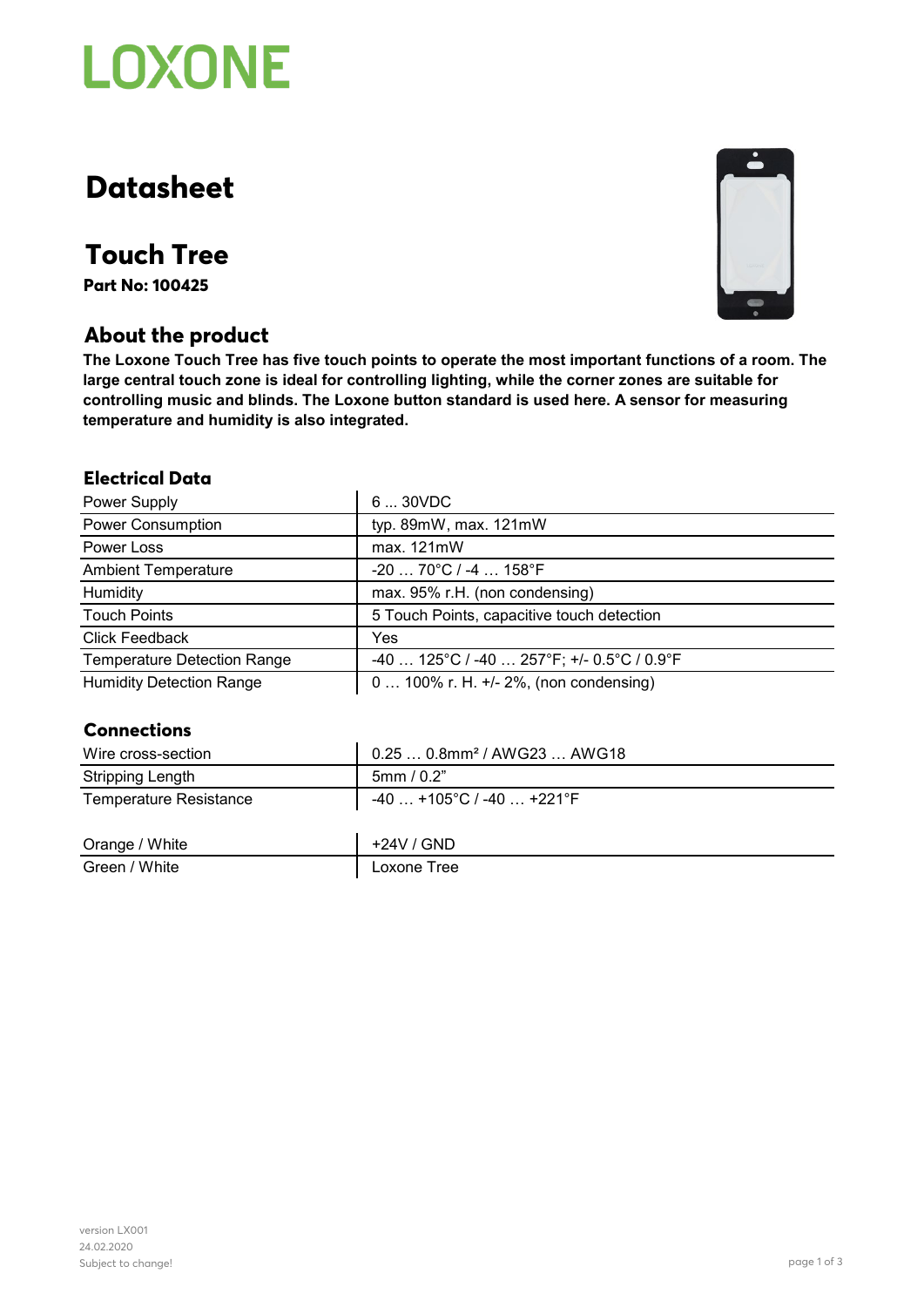

## **Connection Diagram**





#### **Product Characteristics**

| Colours | White: RAL9003 |
|---------|----------------|
| Finish  | Matte          |

## **Weight & Dimensions**